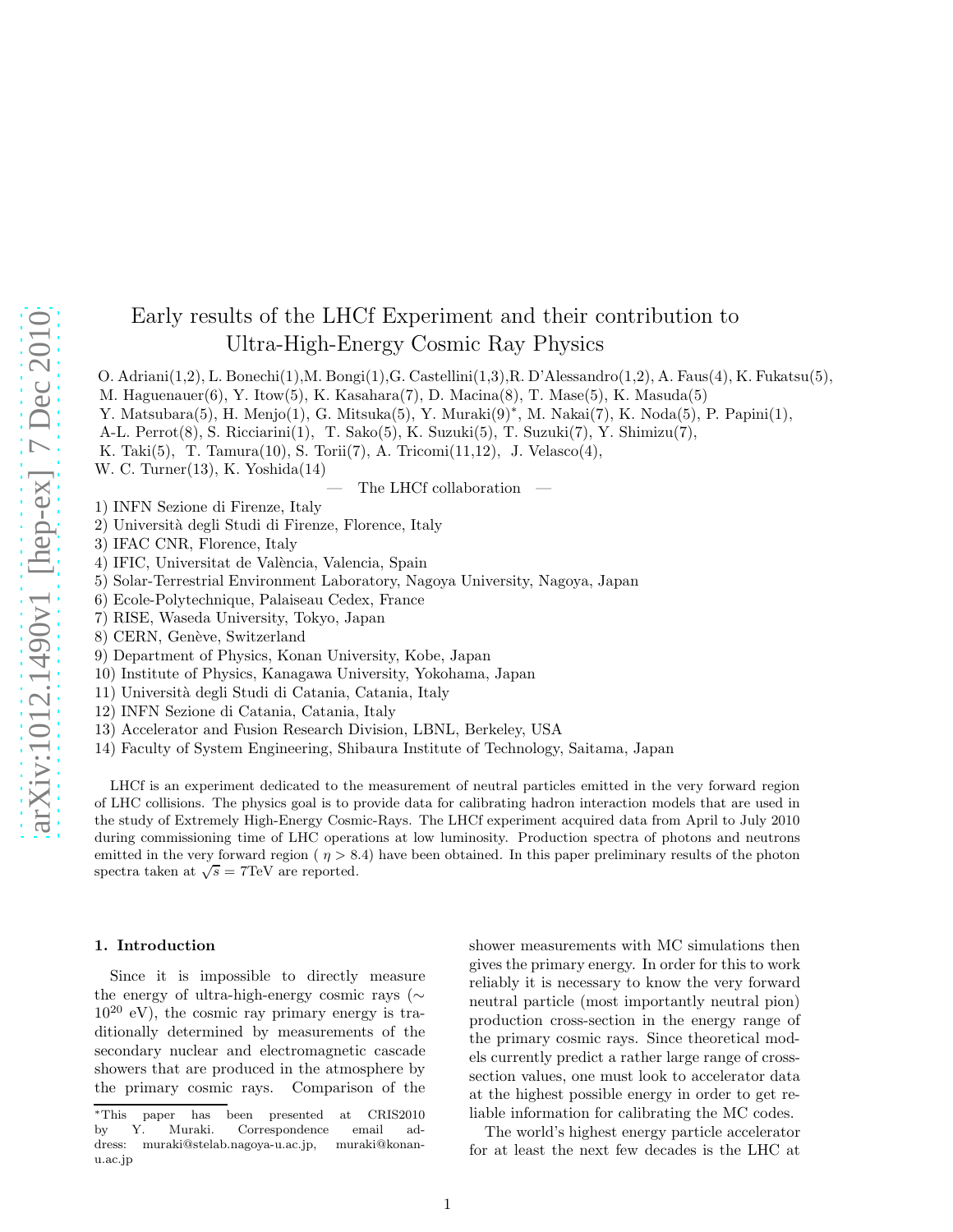CERN which began operation in 2009 and has so far operated at center of momentum protonproton collision energy  $\sqrt{s} = 0.9$  and 7 TeV. It is currently projected that in 2013 the LHC will produce proton-proton collisions at its maximum energy  $\sqrt{s}$  = 14 TeV, which is equivalent to  $10^{17}$ eV for a cosmic ray proton entering the atmosphere. The LHCf experiment [1] has been designed to provide accelerator data for calibration of the MC codes that are used for the simulation of ultra-high-energy cosmic ray showers. Specifically LHCf will measure the production spectra of very forward neutral pions and neutrons in the rapidity range  $\eta > 8.4$ . Some details of the experimental arrangement are given in Section 2 below.

To explain the cosmic ray experiment and MC situation in somewhat more detail, in a typical air shower experiment the total number of shower electrons and positrons (Ne) is measured as a function of atmospheric depth X in  $gm/cm^2$ . The number of shower particles at the shower maximum,  $N_{e,max}$  is then multiplied by ∼2 GeV to give an estimate of the primary energy. Of course the factor ∼2 GeV is approximate and depends on details of the altitude of observation, the incident angle of the cosmic ray and fluctuations in the starting point of nuclear interactions. All these details are treated by the MC codes.

In Figure 1 we show some experimental cosmic ray data and MC simulations [2]. The vertical axis is the depth of the shower maximum in  $\text{gm}/\text{cm}^2$  and the horizontal axis is the cosmic ray primary energy as it enters the atmosphere. From Figure 1 we see that the DPMJET2 model predicts that the composition of cosmic rays at the super high-energy region (say  $> 10^{19}$ eV), is dominated by heavy primaries such as iron nuclei. On the other hand, the QGSJET01 model predicts that cosmic rays in this region are dominated by protons. This discrepancy can be resolved by calibrating the simulation codes with accelerator data at the highest energy and is the motivation for the LHCf experiment.

In high energy hadronic collisions the energy flow is dominated by the very forward emitted particles and shower development is dominated by the production of electromagnetically interacting particles (photons, electrons and positrons). The most important cross section for cosmic ray shower development is therefore the forward production of neutral pions in hadron collisions which then immediately decay to two forward photons. Until now the highest energy of an accelerator experiment measuring forward production of neutral pions was attained by the UA7 experiment [3] at the CERN pbar-p collider, the laboratory equivalent energy of UA7 was  $1.5\times 10^{14}$ eV, far below the  $10^{19}$ eV region of interest for present day cosmic ray physics. As noted above, when LHC reaches its design energy of 14 TeV in 2013 the LHCf experiment will extend the energy range for which there is accelerator data by three orders of magnitude to  $10^{17}$ eV. Although this is still two to three orders of magnitude below the highest energy cosmic rays, the discrepancies in MC calculations are evident by  $10^{17}$ eV. In addition to helping resolve the ultra-high-energy cosmic ray composition question the LHCf data will be useful for resolving questions at the GZK cut-off region around  $10^{19}$ eV.

Parenthetically we note that in Figure 1 all the MC calculations are in reasonably good agreement at  $10^{14}$ eV corresponding to the energy of the UA7 experiment where accelerator calibration data is available. The MC results diverge the higher one gets above  $10^{14}$ eV. The goal of LHCf is to reduce the uncertainty of the MC calculations at  $10^{17}$ eV to something resembling the current situation at  $10^{14}$ eV.

In large collider experiments, the detectors (ATLAS, CMS etc.) are traditionally designed for detection of new massive particles in the central high  $p_T$  region. Vacuum beam pipes in the very forward region make it difficult to put particle detectors there. However the shape of the beam pipe in the LHC collider makes it relatively easy to insert neutral particle detectors at zero degree collision angles. At  $\pm 140$ m from the IP the beam pipe makes a Y transition from a single common beam pipe facing the IP to two separate beam pipes joining to the arcs of LHC. The TAN neutral particle absorbers are located at the crotch of the Y and contain a 90 mm wide instrumentation slot between the two beam pipes where the LHCf detectors are inserted. In the remainder of this paper we will describe some details of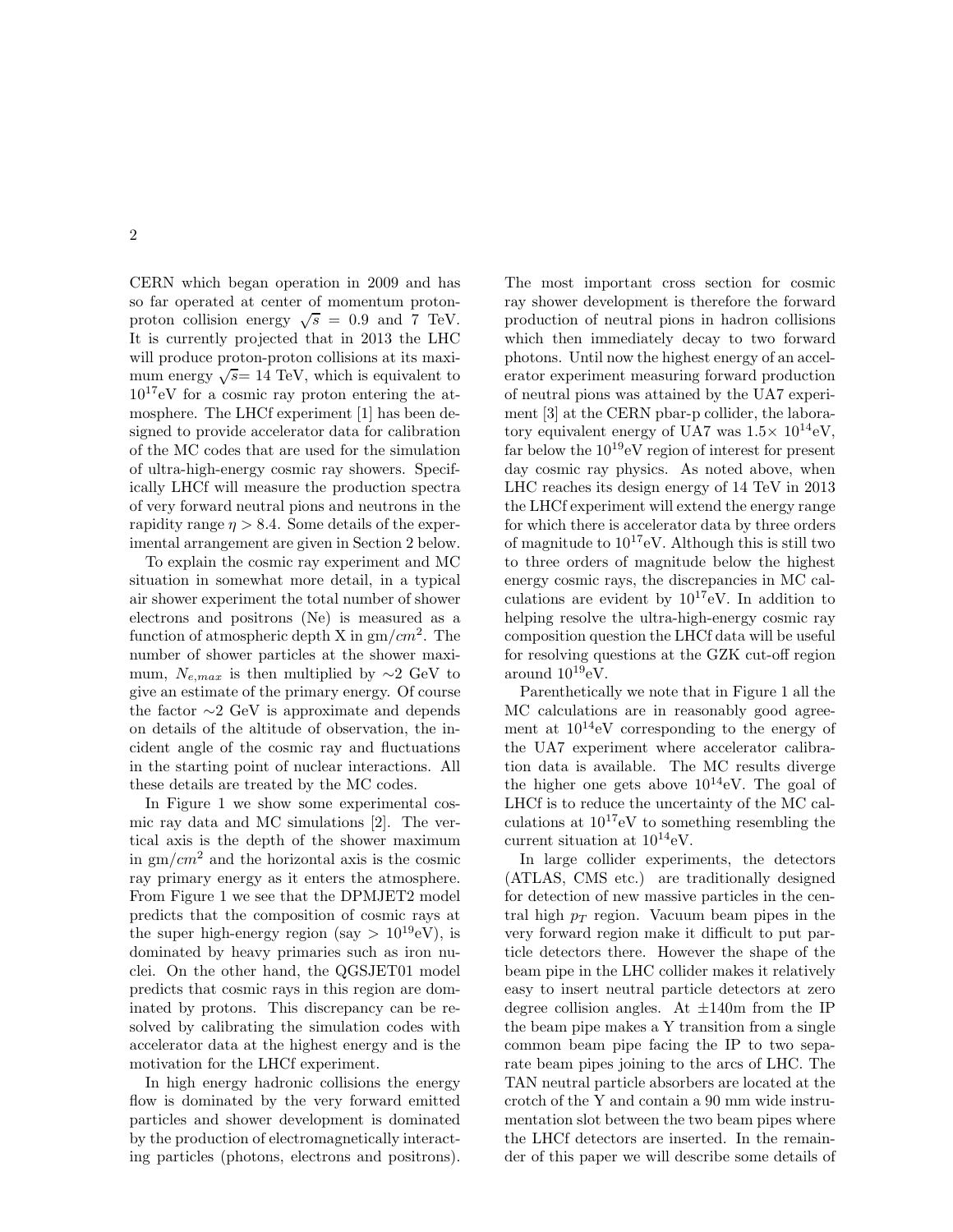the LHCf detectors and the very early results that have been obtained.



Figure 1. The shower maximum in  $gm/cm<sup>2</sup>$  versus the primary cosmic ray energy in eV for various experiments and MC simulations [2].

## 2. The detectors

The LHCf detector consists of two detectors, Arm 1 and Arm 2 located on opposite sides of the collision point IP1. Each detector consists of two calorimeters. The calorimeters consist of 44 radiation lengths (1.7 strong interaction lengths) of tungsten plates interleaved with sixteen 3 mm thick layers of plastic scintillator for sampling the shower intensity. In addition there are four X-Y layers of position sensitive detectors for measuring the transverse location of the shower axis. Arm 1 uses SciFi for the position sensitive layers whereas Arm 2 uses micro strip silicon sensors. The position resolutions have been measured with an electron beam at the SPS, obtaining  $160 \mu m$ for the Arm 1 SciFi and  $49\mu$ m the Arm 2 micro strips.



Figure 2. Transverse cross sections of the LHCf detector for Arm 1.



Figure 3. Transverse cross sections of the LHCf detector for Arm 2.

As shown in Figures 2 and 3, the Arm 1 detector consists of 2cm×2cm and 4cm×4cm cross section calorimeters while the Arm 2 consists of  $2.5 \text{cm} \times 2.5 \text{cm}$  and  $3.2 \text{cm} \times 3.2 \text{cm}$  calorimeters. The calorimeters are installed in the instrumentation slots of the TAN absorbers  $\pm 140\mathrm{m}$  from IP1 and at zero degree collision angle. The calorimeters together with light pipes and PMTs are contained in aluminum boxes that can be remotely moved up and down relative to the beam height. In addition to the calorimeters shown in Figs. 2 and 3, each Arm has a thin plastic scintillator in front of it for estimating relative luminosity.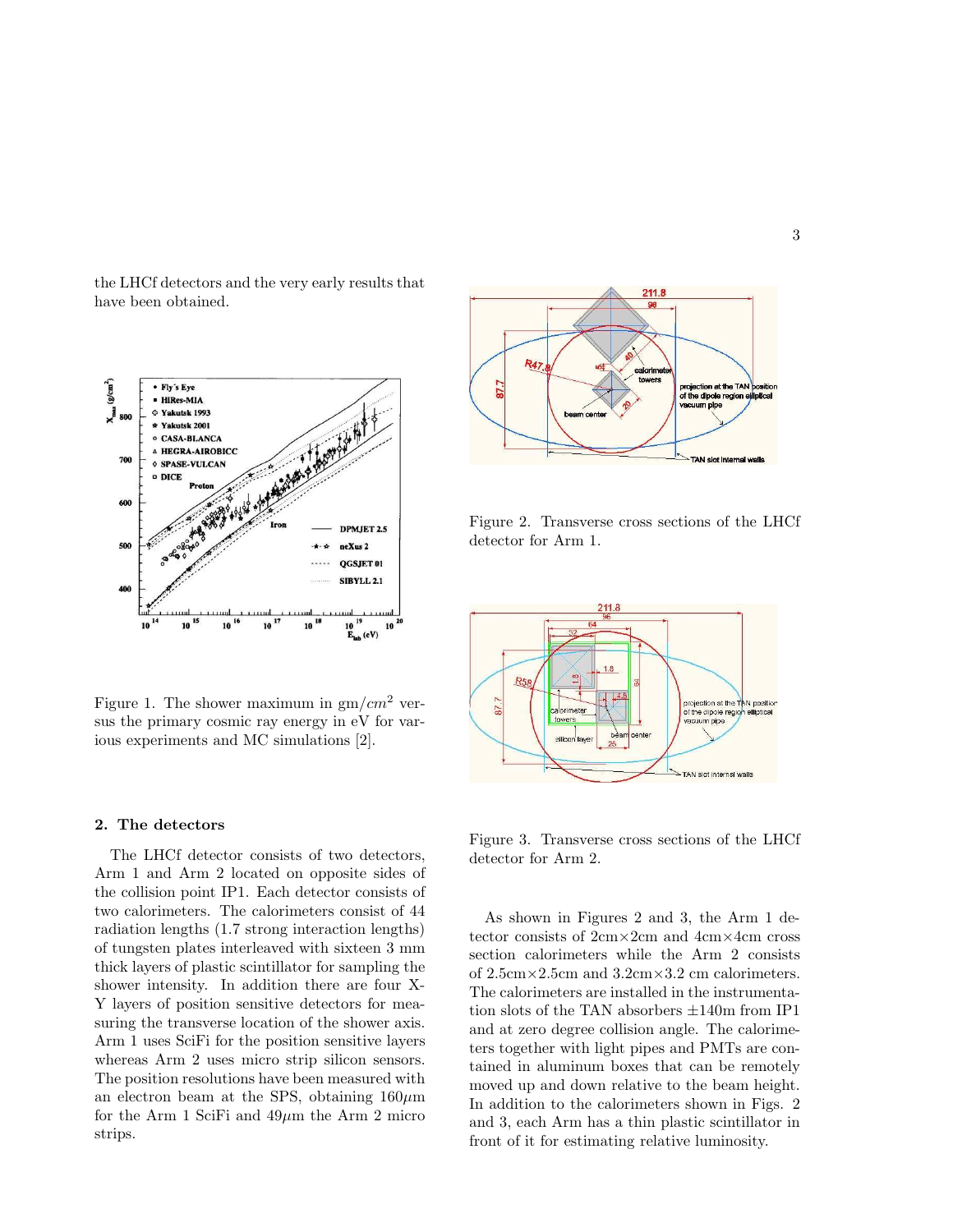4

The calorimeter signals are sent to the underground USA15 counting area via 180 m cables. The DAC trigger is generated in the USA15 area and recorded events are tagged according to whether or not an event was also recorded by ATLAS. Frequent calibrations of the gain of the scintillator and the photomultipliers have been carried out with laser light pulses sent from the USA15 area. Compared to the initial installation in the autumn of 2009, a 3% degradation of scintillator sensitivity was observed by the end of the run on July 19, 2010.

After the LHCf detectors were first installed in the autumn of 2009, p-p collision data were first taken with  $\sqrt{s}$ =900 GeV. Collisions at energy  $\sqrt{s}$ =7000 GeV were started in April, 2010. LHCf data has been taken at low luminosity and during machine commissioning in order to limit "pile-up events" (multiple collision events during the same bunch crossing). The typical pile up rate was as  $\leq 0.7\%$  in the middle of June under the luminosity of L=5.5  $\times 10^{28}/cm^2$  sec for the  $3\times3$  bunch beam crossing scheme. The beam-gas collision rate was estimated during the  $\sqrt{s} = 900$ GeV run to be 0.1%.

#### 3. The energy calibration of calorimeters

In order to reduce the number of events with two or more neutral particles striking a single calorimeter the LHCf detectors have been designed with the small cross sections shown in Figures 2 and 3. A consequence of these small cross sections is that there is some shower leakage out of the edges the calorimeters. The Moliere radius of tungsten is about 1 cm. As a consequence, for a shower centered on the 2cm×2cm calorimeter, approximately 16% of the shower particles at the shower maximum leak outside the edges of the calorimeter. This leakage effect has been thoroughly investigated with electron beams at the SPS. The electron beam data have been used to create tables of shower leakage correction factors as a function of the position of the shower axis. In order to limit the magnitude of the correction factor below 7%, events having a shower axis within 2 mm of the calorimeter edges are eliminated from the analysis. The details of the shower leakage effect and correction factors have been published in a previous report [4]. The absolute energy scales of the calorimeters have been calibrated with SPS test beams and MC simulation. The MC code EPICS v.8 predicts that a 100 GeV electron deposits 430 MeV in the fourth layer of scintillator which is at the shower maximum. The corresponding flux of minimum ionizing particles (MIPs) is ∼940. On the other hand the experimentally measured ADC for this layer was 295. This means that one MIP corresponds to about  $295/940 = 0.314$  ADC channel counts or 0.00785 pC. The photomultiplier (PMT) voltage was 450 V for the electron beam data. For muon beam data, which corresponds to a single minimum ionizing particle, the PMT voltage was increased to 1000 V corresponding to a PMT gain increase of ∼100, The observed ADC was 30 whereas the MC predicted 35.

The linearity of the PMT plus scintillator combinations have been checked with a laser light beam over a dynamic range that corresponds to fluxes from 1 MIP to  $2 \times 10^5$ MIPs. Excellent linearity was obtained by proper choice of PMT (Hamamatsu-R7400U) and a long decay constant scintillator (EJ-260). We have also used actual beam data to confirm the linearity of the conversion tables between the ADC and the number of minimum ionizing shower particles. We have not observed any saturation effects on the outputs of the PMTs. The technical details of the linearity studies are given in reference [4]. The final calibration of the calorimeter energy scales will be made by using the invariant mass peaks of neutral pion and eta mesons.

The energy resolutions of the calorimeters have been investigated using SPS electron beams from 50 to 200 GeV. The MC that replicated the SPS results has been used to estimate the energy resolution at 1 TeV, obtaining 2.8%. Further details of the energy resolution can be found in reference [5].

#### 4. Data analysis and some early results

We would first like to demonstrate that the Arm 1 and Arm 2 detectors are working similarly. For this demonstration only photons that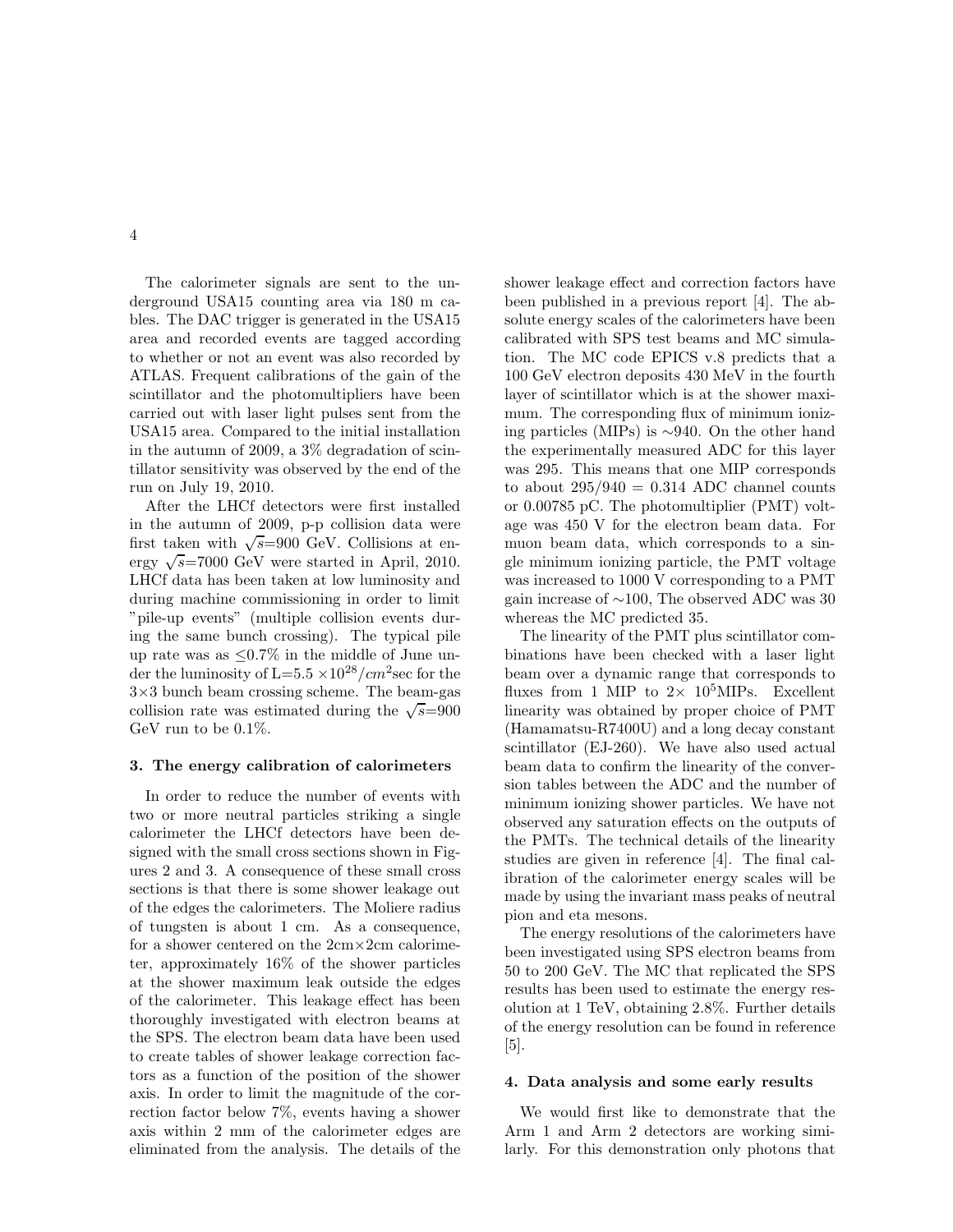hit the detectors within the same rapidity range have been selected. Figure 4 shows the photon spectra obtained by the Arm 1 (red points) and Arm 2 (blue points) detectors. Photons emitted within a radius 5 mm from the beam axis are plotted. It is evident that the photon spectrum produced in proton-proton collisions with  $\sqrt{s}$ =7000 GeV can be measured very well by either detector independently. Minor differences are noted. These may be due to alignment corrections for the centers of the two proton beams relative to the detectors that have not yet been applied.



Figure 4. The photon spectrum observed by the small towers of Arm1 (red +) and Arm2 (blue  $\bullet$ ).

Both photons and neutrons enter the LHCf detectors and produce showers. Separating the photons and neutrons is an important task for LHCf. We have developed a separation criterion based on the fact that, owing to the order of magnitude difference in radiation and strong interaction lengths, on average neutron showers initiate and penetrate much deeper into the calorimeters than photon showers. However at intermediate depths there is some overlap between the photon and neutron showers. In calorimetry this particle separation problem usually occurs as e/p separation but in our case it is  $\gamma/n$  separation.

The  $\gamma$ /n particle identification (PID) method has been developed with MC simulations based on the QGSJET2 and DPMJET3 models. In Figure 5, we present the results of MC simulation for photon and neutron induced showers together with experimental data from LHCf. The parameter L90%, in units of radiation length, represents the depth in which 90% of the shower energy has been deposited and is shown on the horizontal axis. The vertical axis is the number of events having a particular value of L90%. From Fig 5 we see that events with L90% <18 are essentially all photons, events with  $L90\% > 22$  are essentially all neutrons and events with  $18 <$  L90%  $<$ 22 are a mixture of photons and neutrons.

Selecting events according to a particular value of L90% invariably involves a weak energy dependence. We have made MC simulations for three cases of PID criteria for selecting photon showers; (case 1) we fix the length of L90% at 18 r.l. or less, (case 2) we fix the detection efficiency of photons to be greater than 90%, and (case 3) the photon detection efficiency is fixed at 95% and the length L90% is increased to 30 r.l.. Case 3 is most conservative in terms of not eliminating photon showers but has the highest neutron contamination. However for all cases, if appropriate corrections are applied to the raw data, the MC simulations predict that we can infer the contamination free photon spectra at  $\sqrt{s}$  =7000 GeV. This is shown in Figure 6.

In the last part of this section we would like to describe in more detail the corrections due to shower leakage. The case when only a single photon is incident on the Arm1 or Arm2 detectors has been described above. The case when two photons are incident, one in each of the two calorimeters of Arm1 or Arm2 is a little more involved. In that case the photon energies  $E_{\gamma 1}$  and  $E_{\gamma 2}$  are related to the energies  $E_1$  and  $E_2$  measured by the calorimeters by

$$
E_{\gamma 1} = E_1 + \Delta E_1 - \Delta E_{2,1}
$$
  

$$
E_{\gamma 2} = E_2 + \Delta E_2 - \Delta E_{1,2}
$$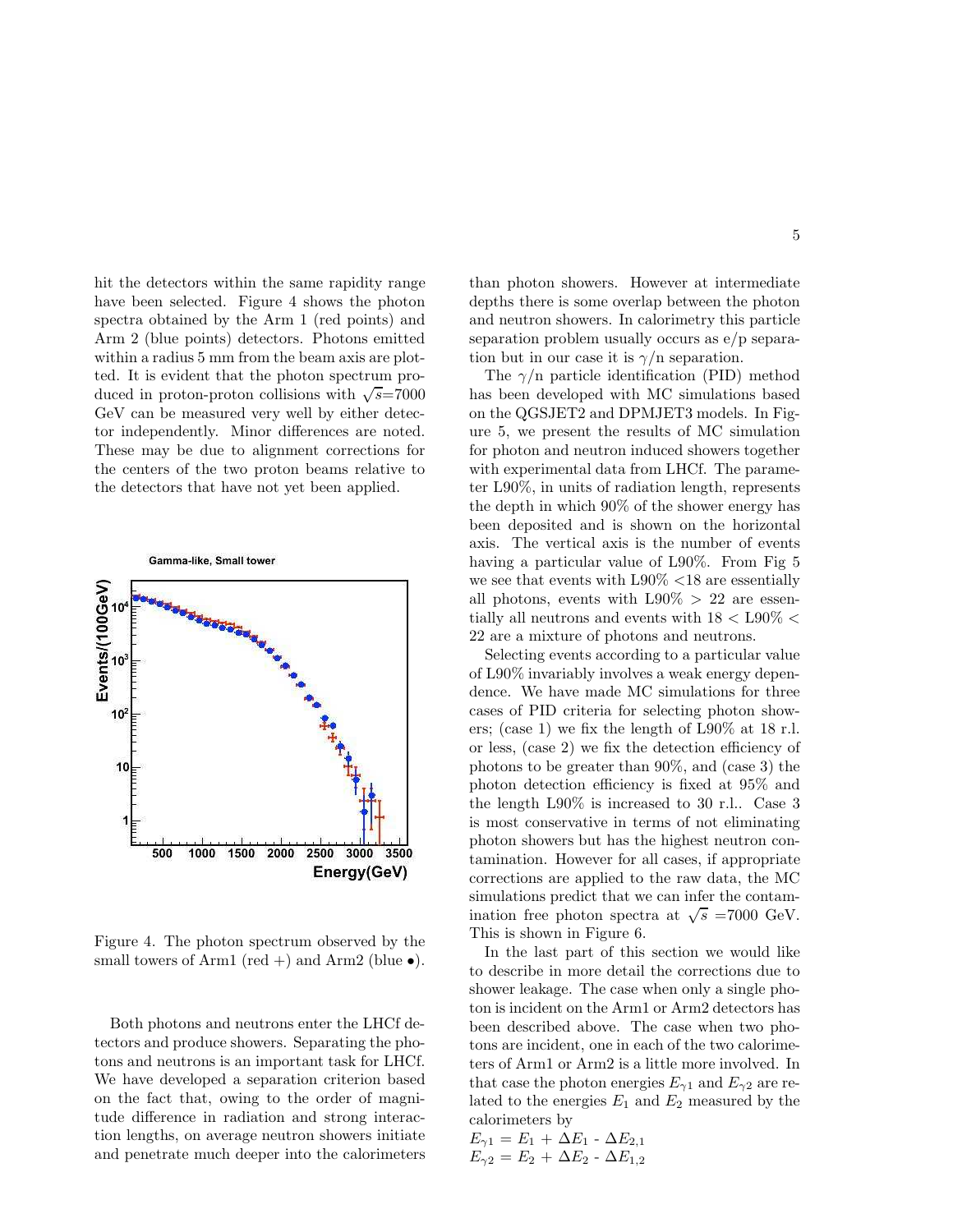where the subscript 1 refers to the small calorimeter and subscript 2 to the large calorimeter of a given detector.  $\Delta E_1$  and  $\Delta E_2$  are the corrections due to shower leakage out of a given calorimeter described previously.  $\Delta E_{2,1}$  is the shower leakage out of calorimeter 2 that leaks into calorimeter 1 and similarly for  $\Delta E_{1,2}$ . These correction factors have been estimated by the MC calculations. To limit the magnitude of the corrections events are rejected from analysis if a shower axis falls within 2 mm of the edge of a calorimeter. The fractions of shower leakage out of a given calorimeters that leak into the other calorimeter are typically  $~\sim$ 20%. So, for example if there is 16% leakage of photon 1 shower energy out of calorimeter 1, there is about 3% leakage of photon 1 shower energy into calorimeter 2.

The two photon correction process that has been described will have an effect on the measured mass of the neutral pion that is dependent on the pion energy. The reason for the pion energy dependence is that the mean opening angle between the photons decreases as the pion energy increases. As the opening angle decreases the shower axes will tend to fall closer to the calorimeter edges and therefore the magnitudes of the leakage corrections will increase. The magnitude of the effect has been estimated with MC simulations. For proton-proton collisions with  $\sqrt{s}$ =7 TeV the leakage corrections increase the measured neutral pion mass by 2.5% at the lowest pion energy (∼900 GeV) and 5% at the highest pion energy ( ∼1.3TeV) detected by the Arm1 and Arm2 detectors.

At the time of this report our data analysis does not yet separate out multi-hit events in a single calorimeter and pile-up events with more than a single detected proton-proton interaction in a bunch crossing. For these reasons it is too early to present our measurements together with MC predictions.

### 5. Summary of the experiment

(1) The LHCf experiment has collected high energy single photon (∼200 million events for each arm) and neutral pion (∼one million events for each arm) events during low intensity operation



Figure 5. Particle Identification between photons and neutrons. The MC results are shown together with the real data. L90% means that 90% of shower particles are involved in the radiation length expressed in the horizontal value.

of the LHC. These numbers of events are sufficient for completing LHCf data analysis at 7 TeV operation of LHC so the LHCf detectors have been removed until the energy of LHC is increased in the future.

(2) The LHCf detectors have been calibrated with SPS beams, by laser light and by utilizing the invariant mass peak of the neutral pion.

(3) A particle identification procedure (PID) for separating photons and neutrons has been developed. Calorimeter leakage corrections have been thoroughly investigated with SPS electron beam measurements and MC simulations.

(4) Data analysis is in a preliminary stage however it may be stated that the shape of the photon production cross-section is well described by the SIBYLL and EPOS codes, while the neutron production cross-section is well described by the QGSJET and DPMJET models. Discussion of the relative merits of the models that are customarily used by cosmic ray physicists for simulation of super high energy events must wait until we obtain differential cross-sections.